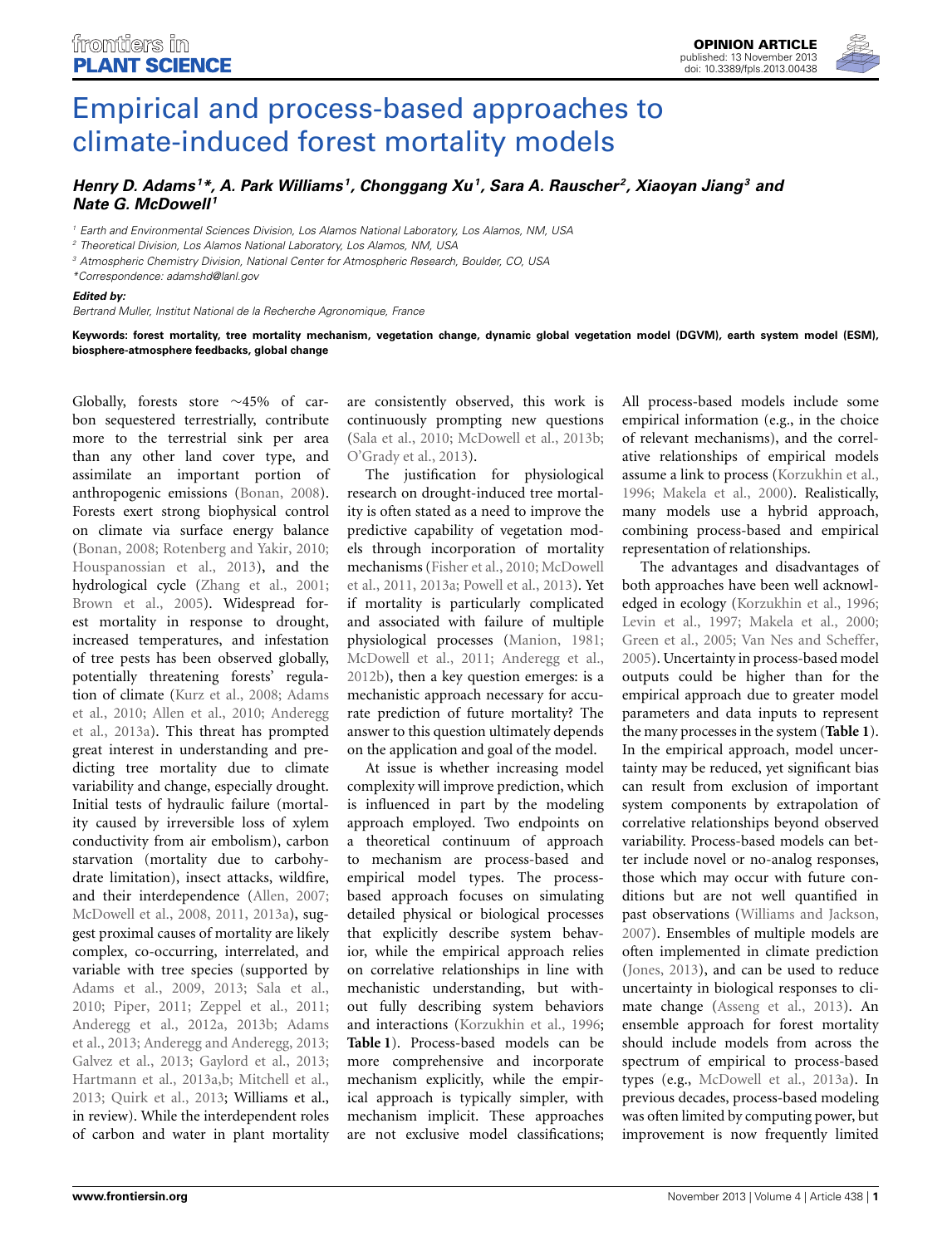| approaches.                |                    |                    |  |
|----------------------------|--------------------|--------------------|--|
|                            | Process-based      | <b>Empirical</b>   |  |
| Relationship type          | Causal             | Correlative        |  |
| Relative comprehensiveness | More comprehensive | Less comprehensive |  |

**Table 1 | Relative differences in the characteristics of process-based and empirical modeling**

| Relationship type             | Causal                           | Correlative                  |
|-------------------------------|----------------------------------|------------------------------|
| Relative comprehensiveness    | More comprehensive               | Less comprehensive           |
| Incorporation of mechanism    | Explicit                         | Implicit                     |
| Primary source of error       | Unknown parameters and processes | Extrapolation                |
| Model uncertainty             | Higher                           | Lower                        |
| Data requirements             | Higher                           | Lower                        |
| Spatial scale for calibration | Smaller                          | Smaller to larger            |
| Spatial scaling of prediction | Smaller to Larger                | Best at scale of calibration |

by availability of data needed to initialize, parameterize, and evaluate models [\(Hall,](#page-3-25) [1988](#page-3-25); [Onstad](#page-4-16), [1988;](#page-4-16) [Levin et al.](#page-3-21), [1997;](#page-3-21) [McDowell et al.](#page-4-3), [2011](#page-4-3)).

The decision between using relatively process-based or empirical approaches also depends on the scale of spatial and temporal inference. For example, to quantify the feedback of vegetation impacts upon future climate, reliable predictions of forest mortality at the global scale should be simulated. However, most field studies have focused on small scales. Therefore, techniques to extend small-scale understanding to large-scale models are critically needed [\(McDowell et al.](#page-4-4), [2013a](#page-4-4)). Models developed at the plot scale often have data input requirements that are not available at larger scales. This is a particularly important problem for more processbased models, which typically require more data inputs (**[Table 1](#page-0-0)**). In contrast, because the mechanisms leading to mortality could differ among regions and species, relatively empirical models developed for one location/region or species may not be applicable to another, necessitating development for each region or species. Process-based models are more robust for scaling across regions and species due to the coupled representation of multiple basic processes; however, model simplification may be necessary in order to make the large-scale simulation feasible in respect to computational cost and data requirements.

Both process- and empirically-based models suffer from two large data-gaps. First, most mortality studies have focused on a few species, but for a global simulation, comprehensive representation of many species across different regions is required. This has been achieved by grouping species into functional types [\(Woodward and Cramer, 1996](#page-4-17)), but future research should refine these groups based on empirically determined links between species drought strategies and mechanisms of mortality. Second, to evaluate models at different scales, it is important that we have comprehensive mortality benchmarking datasets across different regions and functional types. Currently, few such datasets are available, substantially limiting mortality model progress at large scales [\(Allen et al., 2010\)](#page-3-5).

The challenge of bridging mechanism and scales is arguably greatest at the global scale, where finer scale processes (e.g., photosynthesis) must be simulated across the Earth. Dynamic global vegetation models (DGVMs) coupled with general circulation models are a common tool for simulating vegetation response to climate change [\(Sitch et al., 2008](#page-4-18); [Jiang et al.](#page-3-26), [2013](#page-3-26)). Early DGVMs that specifically included forest mortality represented mortality simply, with routines representing the stem exclusion phase (intra-species competition) of forest stand development and/or dependent on minimum productivity thresholds for tree survival [\(Bugmann](#page-3-27), [2001;](#page-3-27) [Cox, 2001](#page-3-28); [Sitch et al.](#page-4-19), [2003](#page-4-19), [2008](#page-4-18); see also Box 1 in [McDowell et al.](#page-4-3), [2011\)](#page-4-3). There has been increased effort toward representing forest mortality in DGVMs with more detail using process-based approaches. In a recent version of the Community Land Model with dynamic vegetation enabled (CLM4-CNDV), which is based on the Lund-Potsdam-Jena model [\(Sitch et al.](#page-4-19), [2003](#page-4-19)), vegetation represented by plant functional types is established and changes according to biogeography rules based on temperature thresholds and a minimum precipitation requirement [\(Levis et al.](#page-3-29), [2004](#page-3-29); [Oleson et al.](#page-4-20), [2010\)](#page-4-20). Annual mortality can occur in the model due to light, competition, fire, growth efficiency, and heat-stress tolerance [\(Levis et al.](#page-3-29), [2004](#page-3-29); [Jiang et al., 2013;](#page-3-26) **[Figure 1](#page-2-0)**). The Ecosystem Demography model [\(Moorcroft et al.](#page-4-21), [2001](#page-4-21)) has been updated with algorithms for tree carbon resources and xylem cavitation to represent carbon starvation and [hydraulic](#page-3-17) [failure](#page-3-17) [mechanisms](#page-3-17) [\(](#page-3-17)Fisher et al., [2010;](#page-3-17) [McDowell et al.](#page-4-4), [2013a\)](#page-4-4). Other process-based models not linked to DGVMs have been developed to predict tree mortality at stand to regional scales. These include TREES, which simulates mortality from gas exchange, soil-plant hydraulics, and carbohydrate dynamics [\(Loranty et al.](#page-3-30), [2010;](#page-3-30) [Mackay et al., 2012](#page-4-22); [McDowell et al., 2013a](#page-4-4)), and LANDIS-II, a forest succession model extended to predict mortality from drought duration and intensity [\(Gustafson and Sturtevant](#page-3-31), [2013](#page-3-31)). Epidemiological models that incorporate tree stress and insect population dynamics have also used a relatively proce[ss-based approach \(](#page-4-23)Powell and Bentz, [2009](#page-4-23)).

In contrast to process-based approaches for tree mortality simulation, simpler, more empirical methods could offer valid and rapid alternatives for projection of climate change effects on forests. [Manion's](#page-4-13) [\(1981](#page-4-13)) pre-disposing factor framework has been used to predict tree vigor decline that leads to death at the level [of](#page-3-32) [individual](#page-3-32) [trees](#page-3-32) [\(](#page-3-32)Güneralp and Gertner, [2007\)](#page-3-32) and vulnerability to inse[ct](#page-3-33) [attack](#page-3-33) [at](#page-3-33) [the](#page-3-33) [stand](#page-3-33) [level](#page-3-33) [\(](#page-3-33)Coops et al., [2009](#page-3-33)). Xylem resin anatomy, which integrates tree stress and defense against bark beetles, was an effective predictor of individual tree mortality [\(Kane and Kolb](#page-3-34), [2010](#page-3-34)), and may be a productive avenue for model development using simple climatexylem resin anatomy relationships from tree-rings. Bioclimatic envelope models are an example of a primarily empirical approach often used to predict tree species resp[onse](#page-3-35) [to](#page-3-35) [future](#page-3-35) [climate](#page-3-35) [\(e.g.,](#page-3-35) Iverson et al., [1998](#page-3-35), [2008;](#page-3-36) [Rehfeldt et al.](#page-4-24), [2012\)](#page-4-24). In these models the relationship between the current climate at species' range limits are used to predict future distributions by moving these species' range limits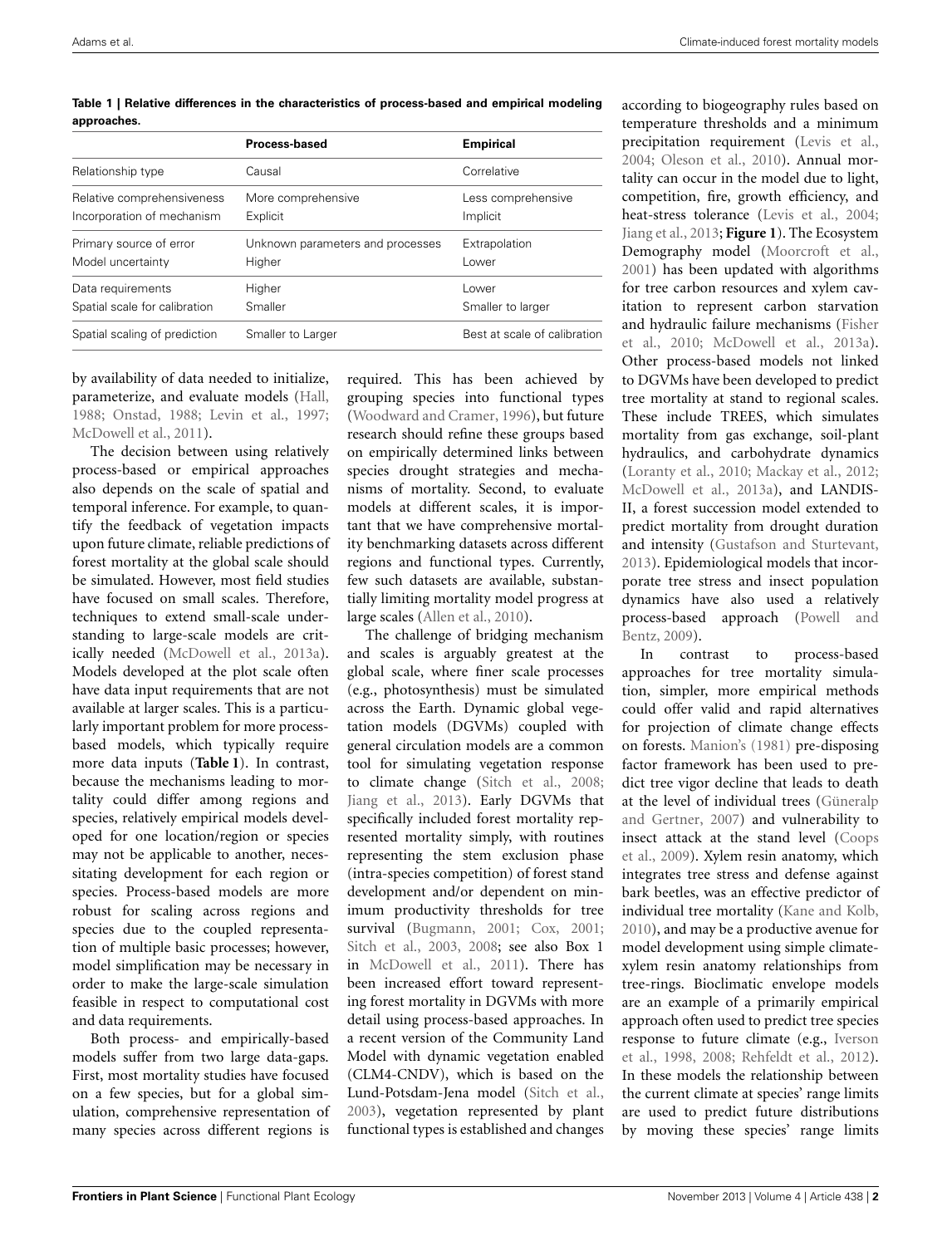

<span id="page-2-0"></span>**FIGURE 1 | A comparison of tree mortality projections for the southwest USA from a more process-based Dynamic Global Vegetation Model, and a less process-based, empirical index that could be applied in a mortality model. (A)** Projected heat-induced decline in relative conifer forest cover using the Community Land Model with dynamic vegetation enabled (CLM4-CNDV; [Jiang et al., 2013](#page-3-26)), with the ability to account for the impact of declining forest population on mortality rate. Shading bounds eight projections assuming unique model-projected scenarios of global sea surface temperatures. Black line: ensemble mean. **(B)** Forest Drought Severity Index (FDSI) predicted through 2100 by applying an empirical growth-climate relationship to modeled projections of precipitation and vapor-pressure deficit [\(Williams et al.](#page-4-25), [2013\)](#page-4-25). More negative values indicate intensified forest stress. Shading bounds the inner quartiles of CMIP3 model projections. Brown shading represents FDSI values more severe than the estimated regional mortality threshold (−1.41, average FDSI of the most severe 50% of years during the 1573–1587 megadrought). Black line: ensemble mean. Note the inflection point in the decline of forest cover in **(A)** corresponds with FDSI crossing the regional mortality threshold (2030–2060) in **(B)**. Both imply similar predictions for mortality, and each model incorporates information that the other could benefit from.

to match the location of these climate envelopes under future conditions (see **[Table 1](#page-0-0)** in [Araújo and Peterson](#page-3-37), [2012](#page-3-37)). When appropriately used, this approach projects potential tree species habitat, not [actual future distributions \(](#page-3-36)Iverson et al., [2008;](#page-3-36) [Araújo and Peterson, 2012](#page-3-37)), although similar relationships are used for survival thresholds in Lund-Potsdam-Jena and other DGVMs [\(Sitch et al.,](#page-4-19) [2003](#page-4-19); [Jiang et al., 2013](#page-3-26)). Development of mortality-specific envelopes or empirical indices with climatic and environmental (e.g., soil moisture) thresholds for tree survival that have been directly tested or observed would improve predictions based on these relationships.

There can be different levels of complexity in such empirical approaches. For example, the forest drought stress index (FDSI), derived from tree-ring records and predictable from regional climate, is highly correlated with forest mortality in the southwest USA [\(Williams et al.,](#page-4-25) [2013](#page-4-25), **[Figure 1](#page-2-0)**). Williams et al. infer FDSI through AD 2100 from climate projections and empirically predict that by midcentury the southwest USA will be less suitable for forests than in at least 1000 years due to increasing atmospheric moisture demand. The timing of mortality implied by the FDSI projection coincides with the period of rapid forest loss predicted in recent simulations using the Community Land Model coupled with nitrogen and vegetation dynamics (CLM4- CNDV; [Jiang et al., 2013\)](#page-3-26). The CLM4- CNDV uses an empirical approach of mortality, including thresholds of growth rate and heat stress, and moisture limitations, but relies on explicit process simulation including photosynthetic simulation for vegetation growth [\(Jiang et al.,](#page-3-26) [2013](#page-3-26); **[Figure 1](#page-2-0)**). The relationship between FDSI and recent tree mortality rates (see Figure 2 in [Williams et al.](#page-4-25), [2013\)](#page-4-25) suggests a potentially simpler empirical application for this stress index in a mortality model. The FDSI approach requires development of empirical climate-tree stress and mortality relationships for a specific region, while the dynamic vegetation approach of [Jiang et al.](#page-3-26) [\(2013\)](#page-3-26) simulates universal forest interactions with climate. Although the DGVM is much more complex than the empirical relationships in an FDSI approach, results from both are similar for the southwest USA (**[Figure 1](#page-2-0)**). Thus, the empirical approaches like FDSI are simple but powerful, and regionally based

empirical results may inform DGVMs regarding climatic threshold effects on vegetation.

With an imperfect understanding of the physiological processes involved, we currently cannot discern the causes of tree mortality from the symptoms of dying. For example, it is not known whether the carbohydrate depletion observed as some trees die from drought may be a resultant symptom of mortality by hydraulic failure, or a directly contributing cause of mortality [\(McDowell et al.](#page-4-3), [2011](#page-4-3); [Adams et al.,](#page-3-9) [2013](#page-3-9)). Due to these limitations, earth system models should take greater advantage of empirical relationships between climate and forest mortality to bridge knowledge gaps in mechanistic understanding, as global climate projections that incorporate biophysical feedbacks from forest loss are urgently needed for policy decisions. We encourage use of hybrid models and model ensembles that span the empirical to process-based continuum of approaches. Relatively empirical approaches, such as models based on FDSI-mortality correlations, could provide for rapid model development in tree mortality prediction.

Nevertheless, we do not advocate ceasing process-based model development. Inclusion of process-based representation for tree mortality mechanism has the potential to deliver more accurate projections if causal relationships are better understood. Moreover, even if parameterization for global process-based models is not possible in the near future, processbased models at fine scales may inform development of broader-scale empirical models through their ability to account for drought-driven changes in forest composition and distribution. We suggest several steps towards development of process-based, mechanistic models: (1) improved experimentation to distinguish physiological causes from symptoms, (2) continued model development based on existing knowledge and emerging discovery, (3) improved model validation against both experimental results and regional-scale mortality observations, and (4) high-resolution measurement of forest composition at large scales. While ecologists studying tree mortality have favored investigating physiological mechanism, measuring species composition and mortality at high resolution across regions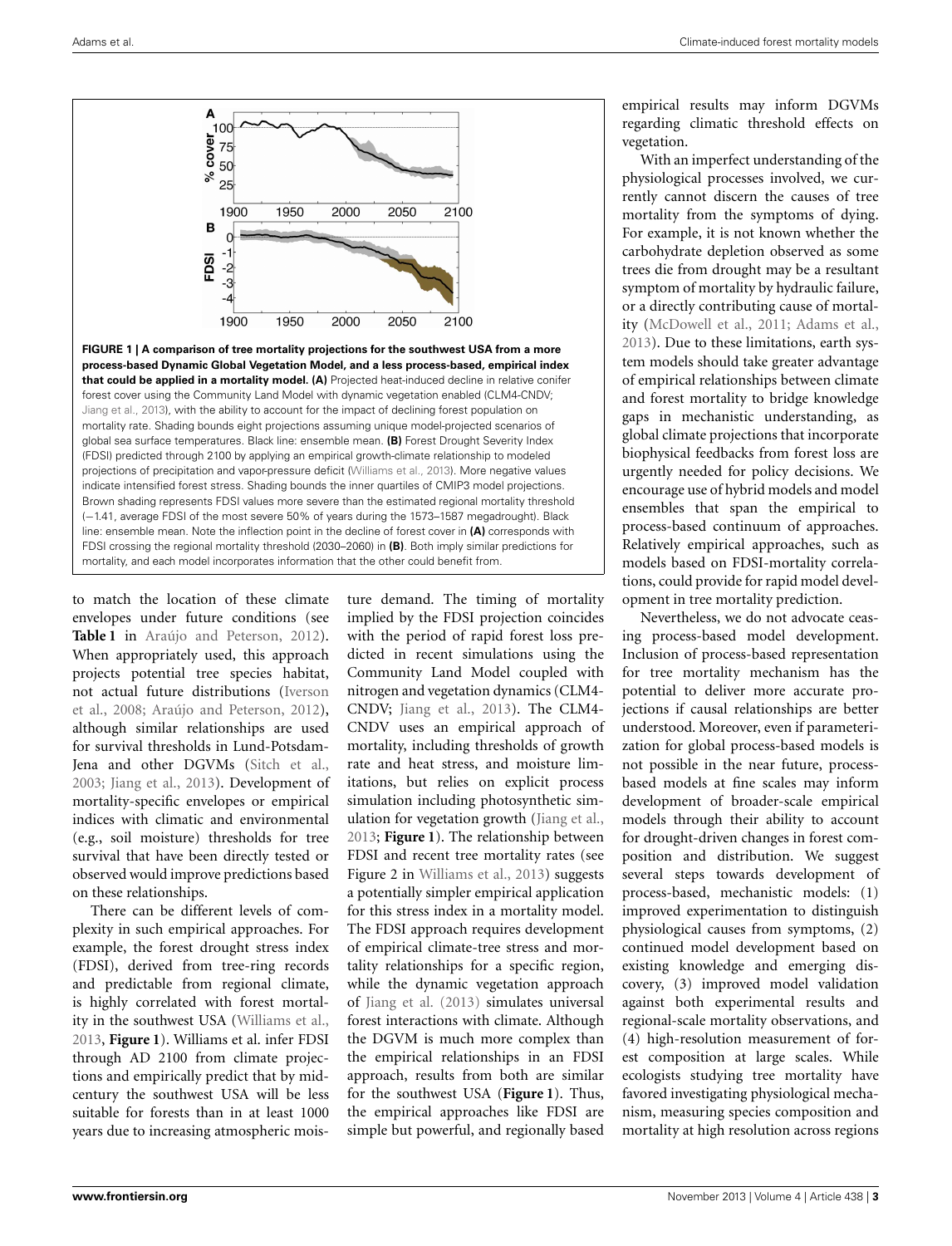is crucial for providing baseline observations to constrain model predictions. Without improved input on current forest conditions, even accurate models of forest mortality cannot generate useful predictions of change.

### **ACKNOWLEDGMENTS**

This work was supported by the LDRD program at the Los Alamos National Laboratory, and by the U.S. DOE Biological and Environmental Research program. The National Center for Atmospheric Research (NCAR) is supported by the U.S. National Science Foundation.

#### **REFERENCES**

- <span id="page-3-8"></span>Adams, H. D., Guardiola-Claramonte, M., Barron-Gafford, G. A., Villegas, J. C., Breshears, D. D., Zou, C. B., et al. (2009). Temperature sensitivity of drought-induced tree mortality portends increased regional die-off under global-changetype drought. *Proc. Natl. Acad. Sci. U.S.A.* 106, 7063–7066. doi: 10.1073/pnas.0901438106
- <span id="page-3-4"></span>Adams, H. D., Macalady, A. K., Breshears, D. D., Allen, C. D., Stephenson, N. L., Saleska, S. R., et al. (2010). Climate-induced tree mortality: earth system consequences. *Eos Trans. Am.Geophys. Union* 91, 153–154. doi: 10.1029/2010EO170003
- <span id="page-3-9"></span>Adams, H. D., Germino, M. J., Breshears, D. D., Barron-Gafford, G. A., Guardiola-Claramonte, M., Zou, C. B., et al. (2013). Nonstructural leaf carbohydrate dynamics of Pinus edulis during droughtinduced tree mortality reveal role for carbon metabolism in mortality mechanism. *New Phytol.* 197, 1142–1151. doi: 10.1111/nph.12102
- <span id="page-3-7"></span>Allen, C. D. (2007). Interactions across spatial scales among forest dieback, fire, and erosion in northern New Mexico landscapes. *Ecosystems* 10, 797–808. doi: 10.1007/s10021-007-9057-4
- <span id="page-3-5"></span>Allen, C. D., Macalady, A. K., Chenchouni, H., Bachelet, D., McDowell, N., Vennetier, M., et al. (2010). A global overview of drought and heatinduced tree mortality reveals emerging climate change risks for forests. *For. Ecol. Manage.* 259, 660–684. doi: 10.1016/j.foreco.2009.09.001
- <span id="page-3-10"></span>Anderegg, W. R. L., Berry, J. A., Smith, D. D., Sperry, J. S., Anderegg, L. D. L., and Field, C. B. (2012a). The roles of hydraulic and carbon stress in a widespread climate-induced forest dieoff. *Proc. Natl. Acad. Sci. U.S.A.* 109, 233–237. doi: 10.1073/pnas.1107891109
- <span id="page-3-18"></span>Anderegg, W. R. L., Berry, J. A., and Field, C. B. (2012b). Linking definitions, mechanisms, and modeling of drought-induced tree death. *Trends Plant Sci.* 17, 693–700. doi: 10.1016/j.tplants.2012.09.006
- <span id="page-3-12"></span>Anderegg, W. R. L., and Anderegg, L. D. L. (2013). Hydraulic and carbohydrate changes in experimental drought-induced mortality of saplings in two conifer species. *Tree Physiol.* 33, 252–260. doi: 10.1093/treephys/tpt016
- <span id="page-3-6"></span>Anderegg, W. R. L., Kane, J. M., and Anderegg, L. D. L. (2013a). Consequences of widespread

tree Mortality triggered by drought and temperature stress. *Nat. Clim. Change* 3, 30–36. doi: 10.1038/nclimate1635

- <span id="page-3-11"></span>Anderegg, W. R. L., Plavcova, L., Anderegg, L. D. L., Hacke, U. G., Berry, J. A., and Field, C. B. (2013b). Drought's legacy: multiyear hydraulic deterioration underlies widespread aspen forest die-off and portends increased future risk. *Glob. Change Biol.* 19, 1188–1196. doi: 10.1111/gcb.12100
- <span id="page-3-24"></span>Asseng, S., Ewert, F., Rosenzweig, C., Jones, J. W., Hatfield, J. L., Ruane, A. C., et al. (2013). Uncertainty in simulating wheat yields under climate change. *Nat. Clim. Change* 3, 827–832. doi: 10.1038/nclimate1916
- <span id="page-3-37"></span>Araújo, M. B., and Peterson, A. T. (2012). Uses and misuses of bioclimatic envelope modeling. *Ecology* 93, 1527–1539. doi: 10.1890/11-1930.1
- <span id="page-3-0"></span>Bonan, G. B. (2008). Forests and climate change: forcings, feedbacks, and the climate benefits of forests. *Science* 320, 1444–1449. doi: 10.1126/science.1155121
- <span id="page-3-2"></span>Brown, A. E., Zhang, L., McMahon, T. A., Western, A. W., and Vertessy, R. A. (2005). A review of paired catchment studies for determining changes in water yield resulting from alterations in vegetation. *J. Hydrol.* 310, 28–61. doi: 10.1016/j.jhydrol.2004.12.010
- <span id="page-3-27"></span>Bugmann, H. (2001). A review of forest gap models. *Clim. Change* 51, 259–305. doi: 10.1023/A:1012525626267
- <span id="page-3-33"></span>Coops, N. C., Waring, R. H., Wulder, M. A., and White, J. C. (2009). Prediction and assessment of bark beetle-induced mortality of lodgepole pine using estimates of stand vigor derived from remotely sensed data. *Remote Sens. Environ.* 113, 1058–1066. doi: 10.1016/j.rse.2009.01.013
- <span id="page-3-28"></span>Cox, P. M. (2001). *Description of the "TRIFFID" Dynamic Global Vegetation Model. Hadley Centre Technical Note No. 24* (Bracknell: UK Met Office).
- <span id="page-3-17"></span>Fisher, R., McDowell, N., Purves, D., Moorcroft, P., Sitch, S., Cox, P., et al. (2010). Assessing uncertainties in a second-generation dynamic vegetation model caused by ecological scale limitations. *New Phytol.* 187, 666–681. doi: 10.1111/j.1469- 8137.2010.03340.x
- <span id="page-3-13"></span>Galvez, D. A., Landhausser, S. M., and Tyree, M. T. (2013). Low root reserve accumulation during drought may lead to winter mortality in poplar seedlings. *New Phytol.* 198, 139–148. doi: 10.1111/nph.12129
- <span id="page-3-14"></span>Gaylord, M. L., Kolb, T. E., Pockman, W. T., Plaut, J. A., Yepez, E. A., Macalady, A. K., et al. (2013). Drought predisposes piñon-juniper woodlands to insect attacks and mortality.*New Phytol.* 567–578. doi: 10.1111/nph.12174
- <span id="page-3-22"></span>Green, J. L., Hastings, A., Arzberger, P., Ayala, F. J., Cottingham, K. L., Cuddington, K., et al. (2005). Complexity in ecology and conservation: mathematical, statistical, and computational challenges. *Bioscience* 55, 501–510. doi: 10.1641/0006- 3568(2005)055[0501:CIEACM]2.0.CO;2
- <span id="page-3-32"></span>Güneralp, B., and Gertner, G. (2007). Feedback loop dominance analysis of two tree mortality models: relationship between behavior. *Tree Physiol.* 27, 269–280. doi: 10.1093/treephys/27.2.269
- <span id="page-3-31"></span>Gustafson, E. J., and Sturtevant, B. R. (2013). Modeling forest mortality caused by drought stress: implications for climate change. *Ecosystems* 16, 60–74. doi: 10.1007/s10021-012-9596-1
- <span id="page-3-25"></span>Hall, C. A. S. (1988). An assessment of several of the historically most influential theoretical models used in ecology and of the data provided in their support. *Ecol. Modell.* 43. doi: 10.1016/0304- 3800(88)90070-1
- <span id="page-3-15"></span>Hartmann, H., Ziegler, W., Kolle, O., and Trumbore, S. (2013a). Thirst beats hunger—declining hydration during drought prevents carbon starvation in Norway spruce saplings*. New Phytol.* 200, 340–349. doi: 10.1111/nph.12331
- <span id="page-3-16"></span>Hartmann, H., Ziegler, W., and Trumbore, S. (2013b). Lethal drought leads to reduction in nonstructural carbohydrates in Norway spruce tree roots but not in the canopy*. Funct. Ecol.* 12, 1779–1791. doi: 10.1111/1365-2435.12046
- <span id="page-3-1"></span>Houspanossian, J., Nosetto, M., and Jobbagy, E. G. (2013). Radiation budget changes with dry forest clearing in temperate Argentina. *Glob. Change Biol.* 19, 1211–1222. doi: 10.1111/gcb.12121
- <span id="page-3-36"></span>Iverson, L. R., Prasad, A. M., Matthews, S. N., and Peters, M. (2008). Estimating potential habitat for 134 eastern US tree species under six climate scenarios. *For. Ecol. Manage.* 254, 390–406. doi: 10.1016/j.foreco.2007.07.023
- <span id="page-3-35"></span>Iverson, L. R., Prasad, A. M., and Pm, (1998). Predicting abundance of 80 tree species following climate change in the eastern United States. *Ecol. Monogr.* 68, 465–485. doi: 10.1890/0012- 9615(1998)068[0465:PAOTSF]2.0.CO;2
- <span id="page-3-26"></span>Jiang, X., Rauscher, S., Ringler, T., Lawrence, D., Williams, A., Allen, C., et al. (2013). Projected future changes in vegetation in western North America in the twenty-first century. *J. Clim.* 26, 3672–3687. doi: 10.1175/JCLI-D-12-00430.1
- <span id="page-3-23"></span>Jones, N. (2013). Climate assessments: 25 years of the IPCC. *Nature* 501, 298–299. doi: 10.1038/501298a
- <span id="page-3-34"></span>Kane, J. M., and Kolb, T. E. (2010). Importance of resin ducts in reducing ponderosa pine mortality from bark beetle attack. *Oecologia* 164, 601–609. doi: 10.1007/s00442-010-1683-4
- <span id="page-3-19"></span>Korzukhin, M. D., TerMikaelian, M. T., and Wagner, R. G. (1996). Process versus empirical models: which approach for forest ecosystem management. *Can. J. For. Res.* 26, 879–887. doi: 10.1139/x26-096
- <span id="page-3-3"></span>Kurz, W. A., Dymond, C. C., Stinson, G., Rampley, G. J., Neilson, E. T., Carroll, A. L., et al. (2008). Mountain pine beetle and forest carbon feedback to climate change. *Nature* 452, 987–990. doi: 10.1038/nature06777
- <span id="page-3-21"></span>Levin, S. A., Grenfell, B., Hastings, A., and Perelson, A. S. (1997). Mathematical and computational challenges in population biology and ecosystems science. *Science* 275, 334–343. doi: 10.1126/science.275.5298.334
- <span id="page-3-29"></span>Levis, S., Bonan, G. B., Vertenstein, M., and Oleson, K. (2004). *The community land model's dynamic global vegetation model (CLM-DGVM): Technical Description and User's Guide. Techinal Note TN-4591IA.* National Center for Atmospheric Research.
- <span id="page-3-30"></span>Loranty, M. M., Mackay, D. S., Ewers, B. E., Traver, E., and Kruger, E. L. (2010). Competition for light between individual trees lowers reference canopy stomatal conductance: results from a model. *J. Geophys. Res. Biogeosci.* 115, G04019. doi: 10.1029/2010JG001377
- <span id="page-3-20"></span>Makela, A., Landsberg, J., Ek, A. R., Burk, T. E., Ter-Mikaelian, M., Agren, G. I., et al. (2000). Processbased models for forest ecosystem management: